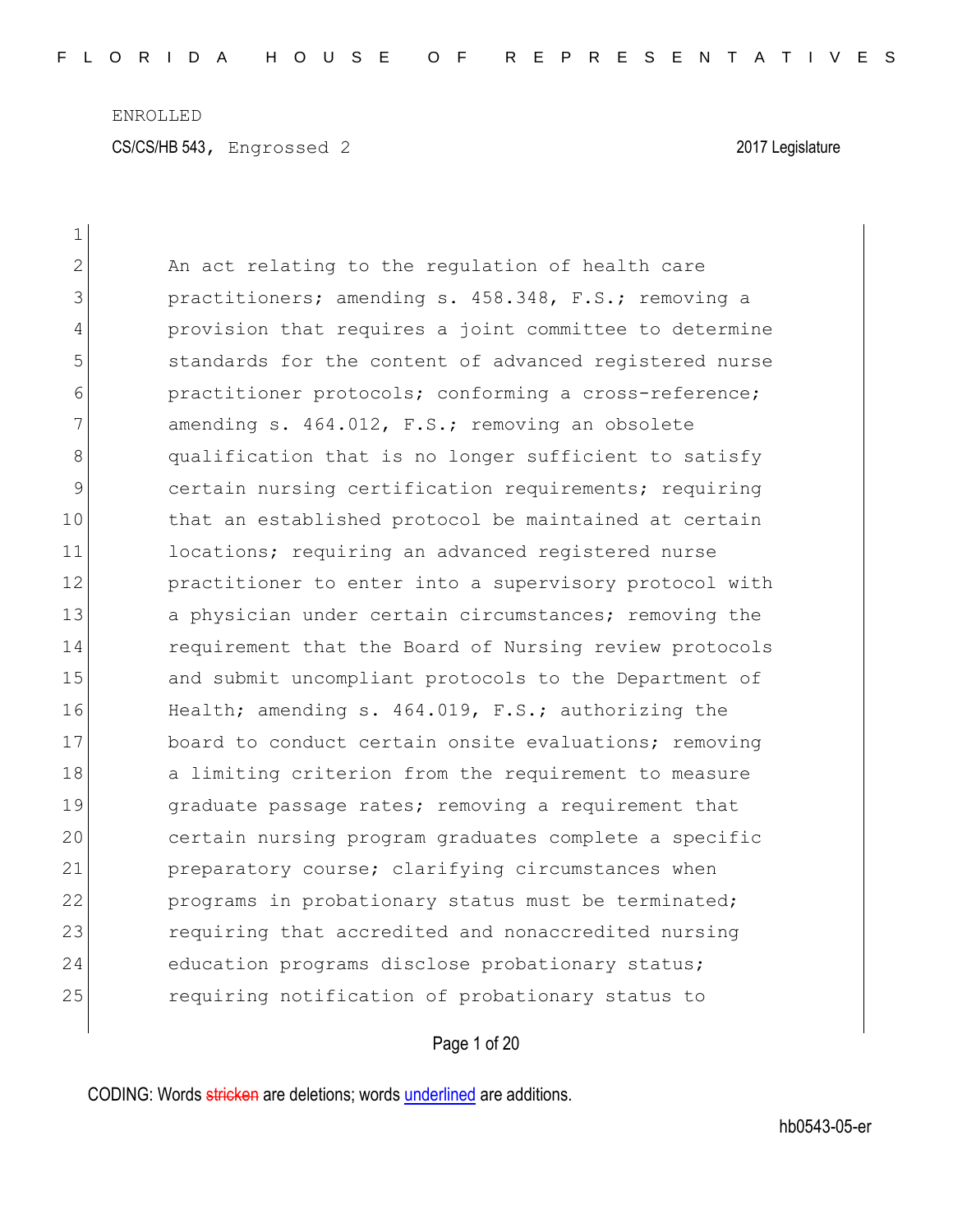26 include certain information; prohibiting a terminated 27 or closed program from seeking program approval for a 28 certain time; providing that a name change or the 29 creation of a new educational institution does not 30 reduce the waiting period for reapplication; 31 authorizing the board to adopt certain rules; removing 32 requirements that the Office of Program Policy 33 Analysis and Government Accountability perform certain 34 tasks; requiring the Florida Center for Nursing to 35 evaluate program-specific data for each approved 36 nursing program and make an annual assessment of 37 compliance by nursing programs with certain 38 accreditation requirements; requiring the center to 39 include its assessment in a report to the Governor and 40 the Legislature; requiring the termination of a 41 program under certain circumstances; creating s. 42 465.1893, F.S.; authorizing a pharmacist to administer 43 specified medication by injection under certain 44 circumstances; requiring a pharmacist who administers 45 such injections to complete a specified course; 46 **providing requirements for the course;** 47 amending s. 468.80, F.S.; requiring completion of a 48 specified course in orthotics and prosthetics for 49 licensure and licensure renewal; providing course 50 requirements; amending s. 486.102, F.S.; providing

Page 2 of 20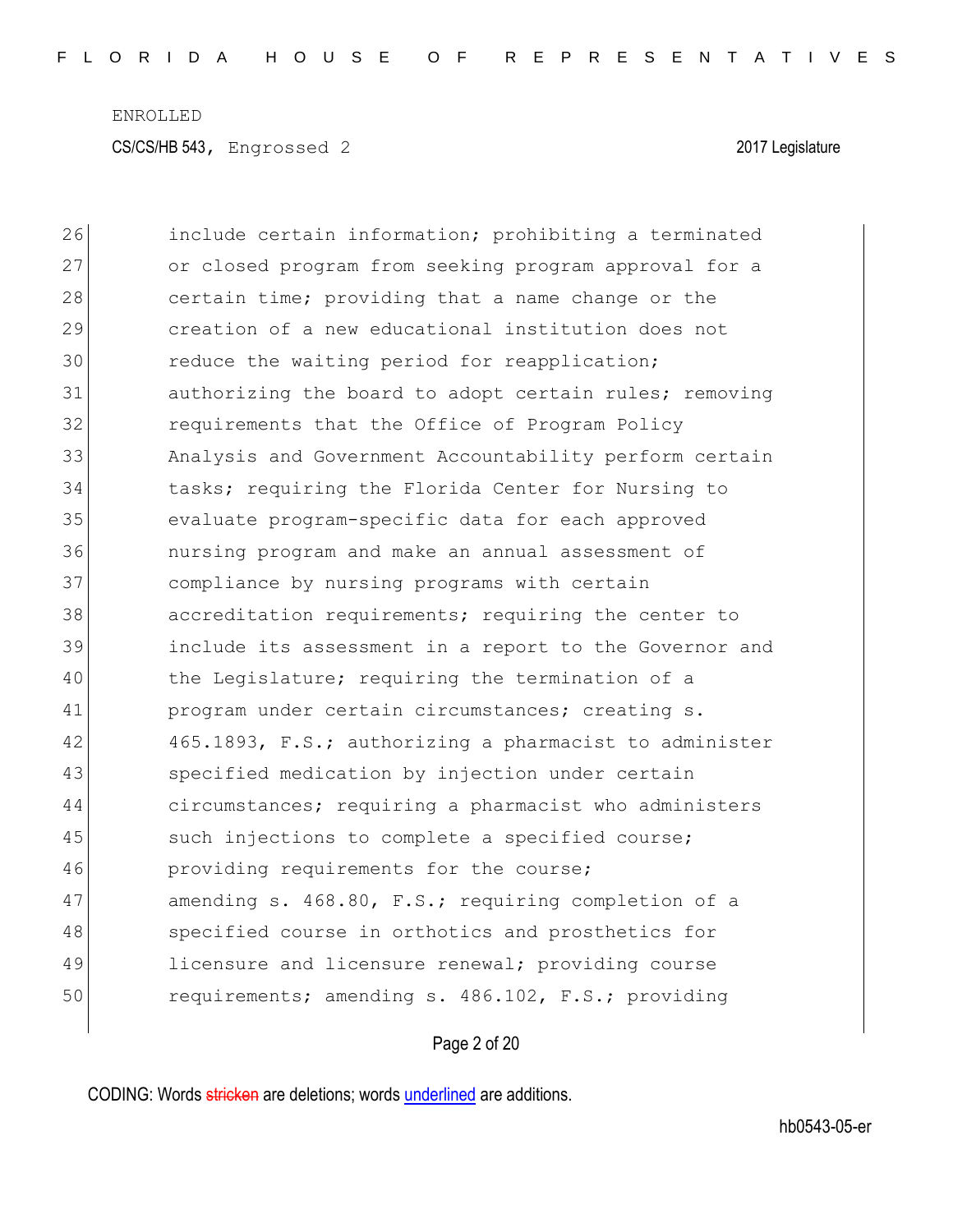CS/CS/HB 543, Engrossed 2 2017 Legislature

51 **requirements for certain physical therapist assistant** 52 licensure applicants; providing effective dates. 53 54 Be It Enacted by the Legislature of the State of Florida: 55 56 Section 1. Present subsections (3) through (6) of section 57 458.348, Florida Statutes, are redesignated as subsections (4) 58 through (7), respectively, present subsection (2) and paragraph 59 (e) of present subsection (4) of that section are amended, to 60 read: 61 458.348 Formal supervisory relationships, standing orders, 62 and established protocols; notice; standards.-63 (2) ESTABLISHMENT OF STANDARDS BY JOINT COMMITTEE. The 64 <del>joint committee shall determine minimum standards for the</del> 65 content of established protocols pursuant to which an advanced 66 registered nurse practitioner may perform medical acts or acts  $67$  set forth in s.  $464.012(3)$  and  $(4)$  and shall determine minimum  $68$  standards for supervision of such acts by the physician, unless 69 the joint committee determines that any act set forth in  $s$ .  $70^\circ$  464.012(3) or (4) is not a medical act. Such standards shall be 71 based on risk to the patient and acceptable standards of medical 72 care and shall take into account the special problems of 73 medically underserved areas. The standards developed by the 74 joint committee shall be adopted as rules by the Board of 75 Nursing and the Board of Medicine for purposes of carrying out

Page 3 of 20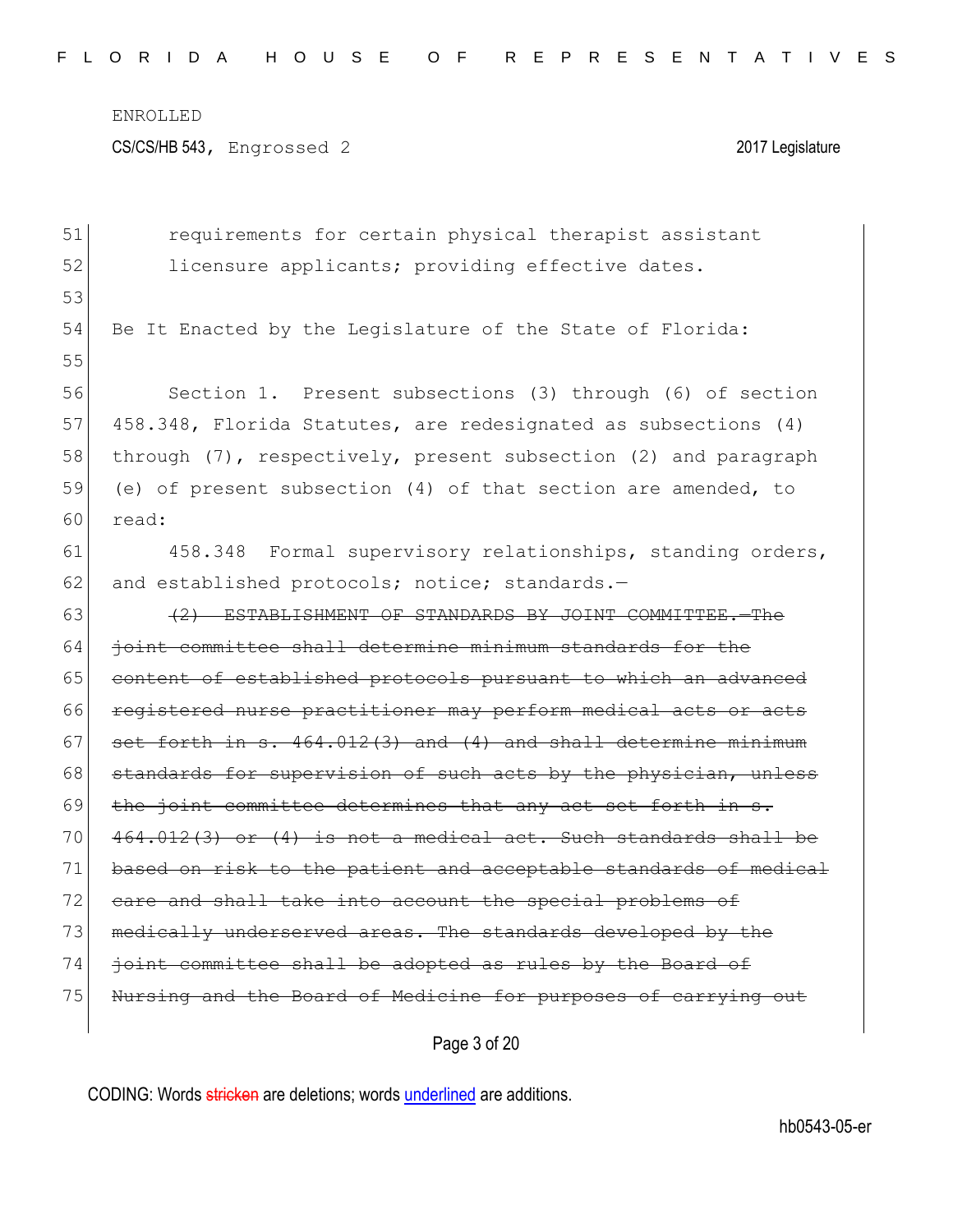CS/CS/HB 543, Engrossed 2 2017 Legislature

## 76 their responsibilities pursuant to part I of chapter 464 and 77 this chapter, respectively, but neither board shall have

78 disciplinary powers over the licensees of the other board.

79 (3)<del>(4)</del> SUPERVISORY RELATIONSHIPS IN MEDICAL OFFICE 80 SETTINGS.—A physician who supervises an advanced reqistered 81 nurse practitioner or physician assistant at a medical office 82 other than the physician's primary practice location, where the 83 advanced registered nurse practitioner or physician assistant is 84 not under the onsite supervision of a supervising physician, 85 must comply with the standards set forth in this subsection. For 86 the purpose of this subsection, a physician's "primary practice 87 location" means the address reflected on the physician's profile 88 published pursuant to s. 456.041.

89 (e) This subsection does not apply to health care services 90 provided in facilities licensed under chapter 395 or in 91 conjunction with a college of medicine, a college of nursing, an 92 accredited graduate medical program, or a nursing education 93 program; not-for-profit, family-planning clinics that are not 94 licensed pursuant to chapter 390; rural and federally qualified 95 health centers; health care services provided in a nursing home 96 licensed under part II of chapter 400, an assisted living 97 facility licensed under part I of chapter 429, a continuing care 98 facility licensed under chapter 651, or a retirement community 99 consisting of independent living units and a licensed nursing 100 home or assisted living facility; anesthesia services provided

### Page 4 of 20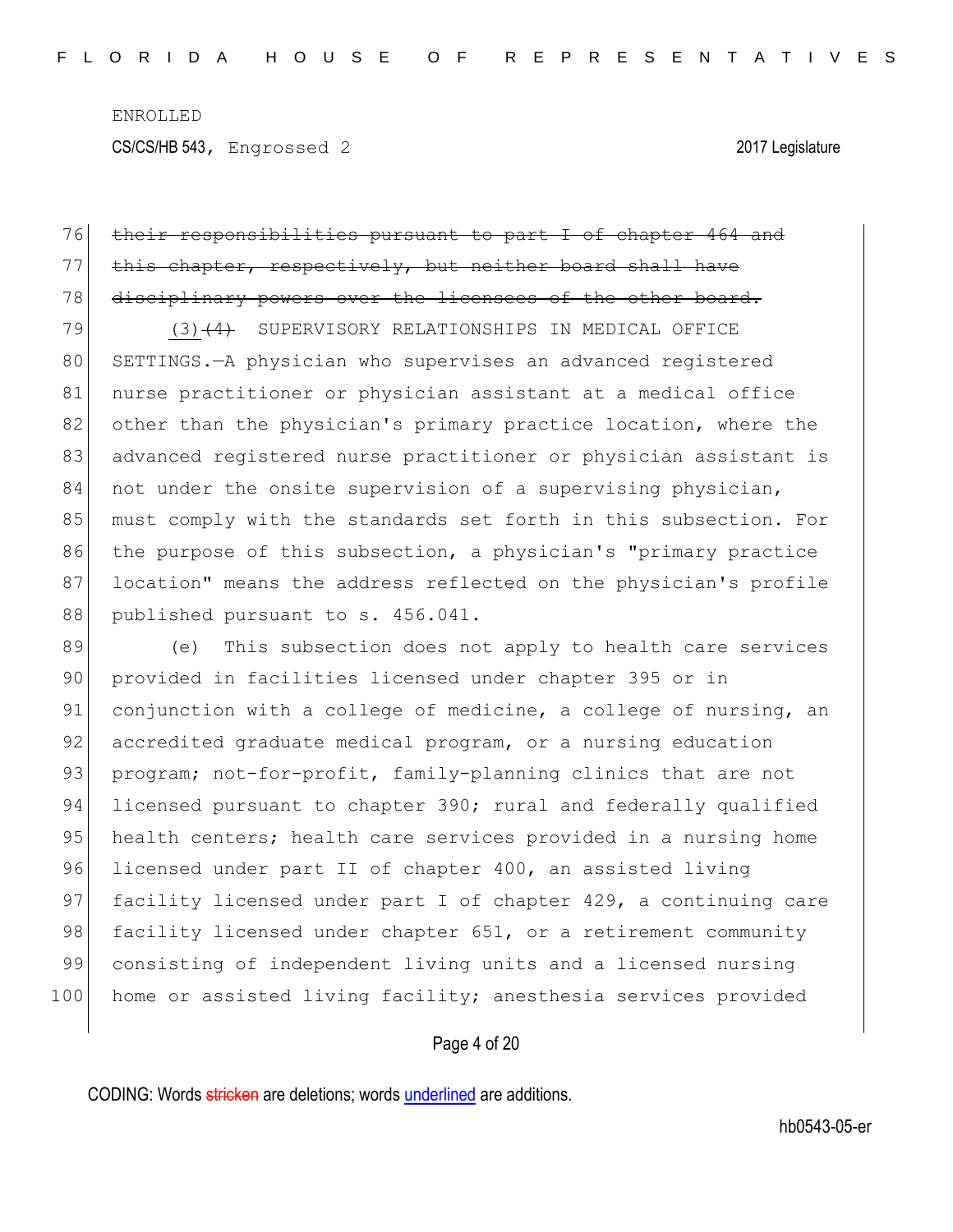101 in accordance with law; health care services provided in a 102 designated rural health clinic; health care services provided to 103 persons enrolled in a program designed to maintain elderly 104 persons and persons with disabilities in a home or community-105 based setting; university primary care student health centers; 106 school health clinics; or health care services provided in 107 federal, state, or local government facilities. Subsection (2) 108  $(3)$  and this subsection do not apply to offices at which the 109 exclusive service being performed is laser hair removal by an 110 advanced registered nurse practitioner or physician assistant.

111 Section 2. Subsections (1) and (3) of section 464.012, 112 Florida Statutes, are amended to read:

113 464.012 Certification of advanced registered nurse 114 practitioners; fees; controlled substance prescribing.-

 (1) Any nurse desiring to be certified as an advanced registered nurse practitioner shall apply to the department and submit proof that he or she holds a current license to practice professional nursing and that he or she meets one or more of the following requirements as determined by the board:

120 (a) Satisfactory completion of a formal postbasic 121 educational program of at least one academic year, the primary 122 purpose of which is to prepare nurses for advanced or 123 specialized practice.

124 (a) $\left(\frac{b}{b}\right)$  Certification by an appropriate specialty board. 125 Such certification shall be required for initial state

Page 5 of 20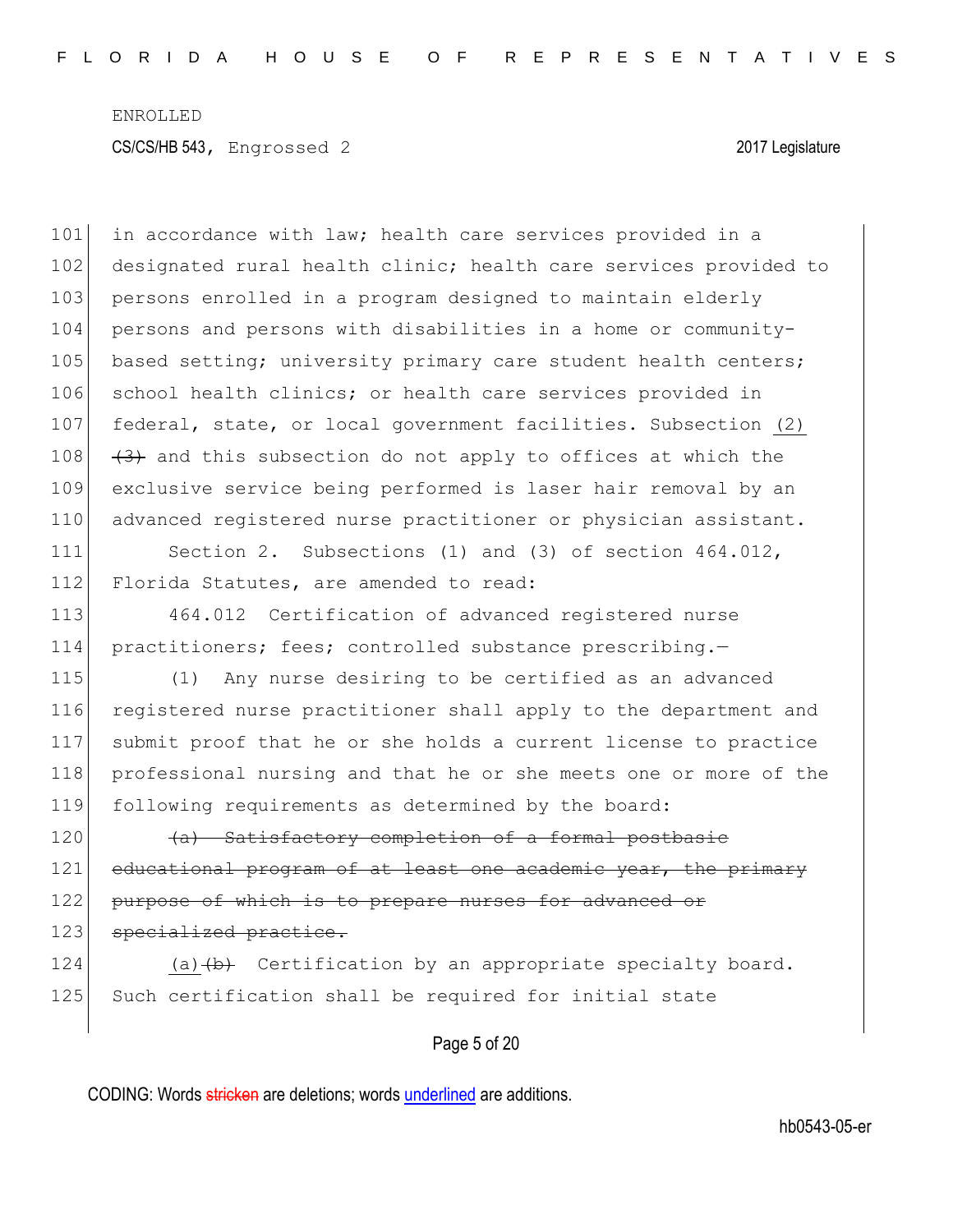126 certification and any recertification as a registered nurse 127 anesthetist, psychiatric nurse, or nurse midwife. The board may 128 by rule provide for provisional state certification of graduate 129 nurse anesthetists, psychiatric nurses, and nurse midwives for a 130 period of time determined to be appropriate for preparing for 131 and passing the national certification examination.

132 (b)  $\left\{ \frac{e}{c} \right\}$  Graduation from a program leading to a master's 133 degree in a nursing clinical specialty area with preparation in 134 specialized practitioner skills. For applicants graduating on or 135 after October 1, 1998, graduation from a master's degree program 136 shall be required for initial certification as a nurse 137 practitioner under paragraph (4)(c). For applicants graduating 138 on or after October 1, 2001, graduation from a master's degree 139 program shall be required for initial certification as a 140 registered nurse anesthetist under paragraph (4)(a).

141 (3) An advanced registered nurse practitioner shall 142 perform those functions authorized in this section within the 143 framework of an established protocol which must be maintained on 144 site at the location or locations at which an advanced 145 registered nurse practitioner practices. In the case of multiple 146 supervising physicians in the same group, an advanced registered 147 nurse practitioner must enter into a supervisory protocol with 148 at least one physician within the physician group practice that 149 is filed with the board upon biennial license renewal and within 150 30 days after entering into a supervisory relationship with a

Page 6 of 20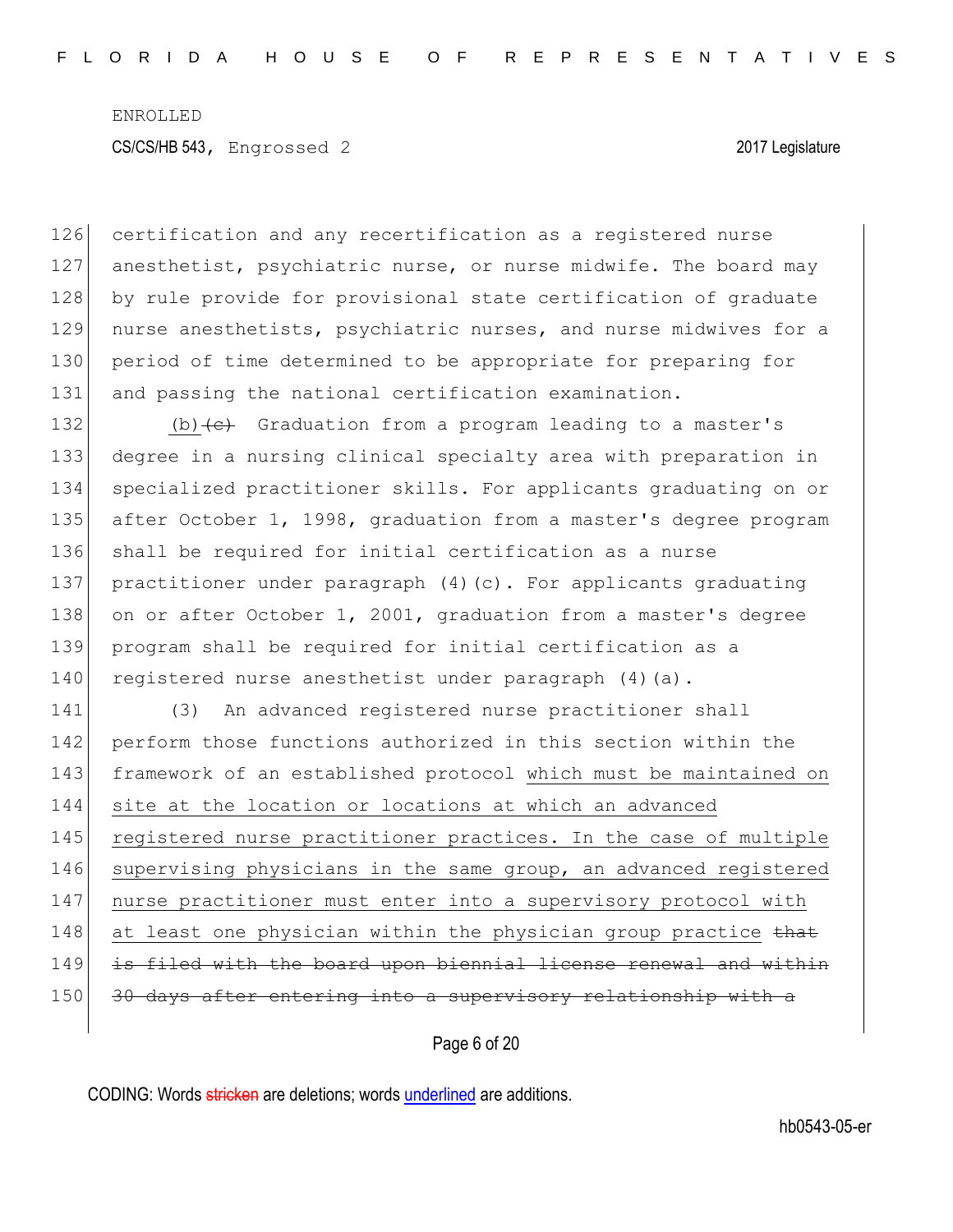151 physician or changes to the protocol. The board shall review the 152 protocol to ensure compliance with applicable regulatory 153 standards for protocols. The board shall refer to the department 154 licensees submitting protocols that are not compliant with the 155 regulatory standards for protocols. A practitioner currently 156 licensed under chapter 458, chapter 459, or chapter 466 shall 157 maintain supervision for directing the specific course of 158 medical treatment. Within the established framework, an advanced 159 registered nurse practitioner may:

160 (a) Prescribe, dispense, administer, or order any drug; 161 however, an advanced registered nurse practitioner may prescribe 162 or dispense a controlled substance as defined in s. 893.03 only 163 if the advanced registered nurse practitioner has graduated from 164 a program leading to a master's or doctoral degree in a clinical 165 nursing specialty area with training in specialized practitioner 166 skills.

167 (b) Initiate appropriate therapies for certain conditions.

168 (c) Perform additional functions as may be determined by 169 rule in accordance with  $s. 464.003(2)$ .

170 (d) Order diagnostic tests and physical and occupational 171 therapy.

172 (e) Order any medication for administration to a patient 173 in a facility licensed under chapter 395 or part II of chapter 174 400, notwithstanding any provisions in chapter 465 or chapter 175 893.

#### Page 7 of 20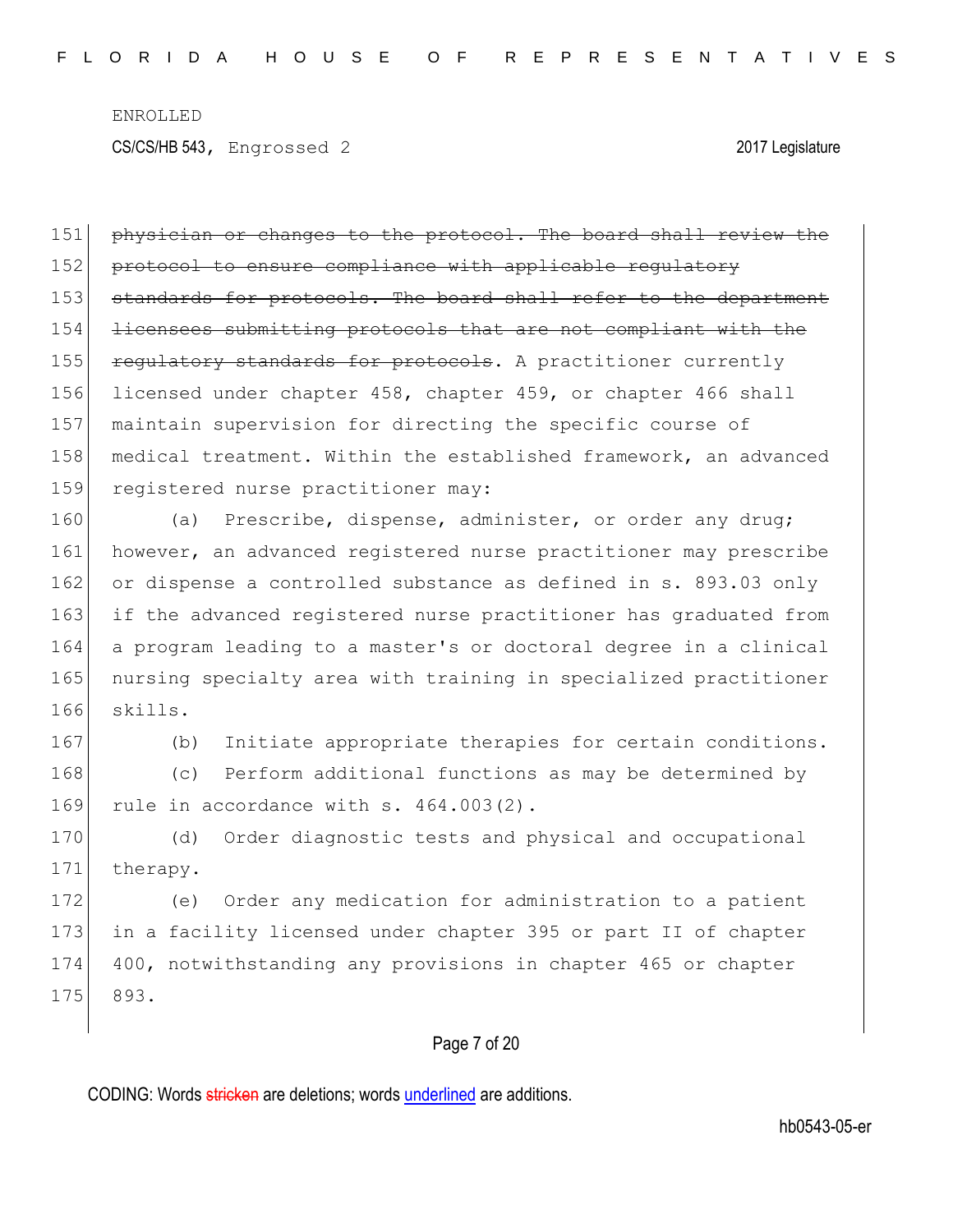CS/CS/HB 543, Engrossed 2 2017 Legislature

176 Section 3. Effective December 31, 2018, or upon enactment 177 of the Nurse Licensure Compact into law by 26 states, whichever 178 occurs first, subsection (1) of section 464.012, Florida 179 Statutes, as amended by section 8 of chapter 2016-139, section 180 12 of chapter 2016-224, and section 7 of chapter 2016-231, Laws 181 of Florida, is amended to read:

182 464.012 Certification of advanced registered nurse 183 practitioners; fees; controlled substance prescribing.-

184 (1) Any nurse desiring to be certified as an advanced 185 registered nurse practitioner shall apply to the department and 186 submit proof that he or she holds a current license to practice 187 professional nursing or holds an active multistate license to 188 practice professional nursing pursuant to s. 464.0095 and that 189 he or she meets one or more of the following requirements as 190 determined by the board:

191 (a) Satisfactory completion of a formal postbasic 192 educational program of at least one academic year, the primary 193 purpose of which is to prepare nurses for advanced or 194 specialized practice.

195 (a) $\left(\frac{b}{b}\right)$  Certification by an appropriate specialty board. 196 Such certification shall be required for initial state 197 certification and any recertification as a registered nurse 198 anesthetist, psychiatric nurse, or nurse midwife. The board may 199 by rule provide for provisional state certification of graduate 200 nurse anesthetists, psychiatric nurses, and nurse midwives for a

#### Page 8 of 20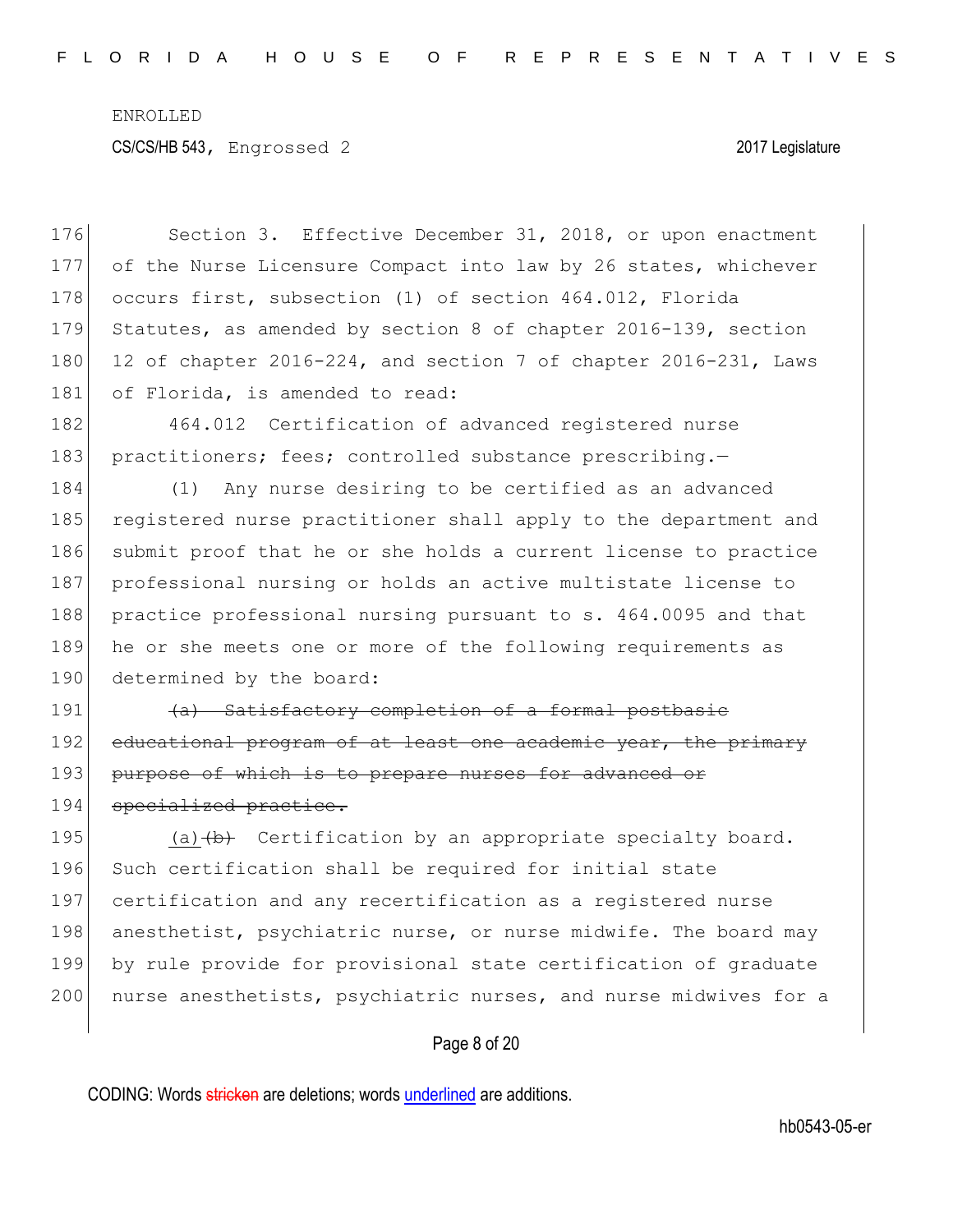201 period of time determined to be appropriate for preparing for 202 and passing the national certification examination.

203 (b)  $\left\{ \left. \right\{ \right. \right\}$  Graduation from a program leading to a master's 204 degree in a nursing clinical specialty area with preparation in 205 specialized practitioner skills. For applicants graduating on or 206 after October 1, 1998, graduation from a master's degree program 207 shall be required for initial certification as a nurse 208 practitioner under paragraph  $(4)$  (c). For applicants graduating 209 on or after October 1, 2001, graduation from a master's degree 210 program shall be required for initial certification as a 211 registered nurse anesthetist under paragraph (4) (a).

212 Section 4. Paragraph (b) of subsection (2), subsection 213 (5), subsection  $(8)$ , paragraph  $(a)$  of subsection  $(9)$ , and 214 subsection (10) of section 464.019, Florida Statutes, are 215 amended, paragraph (d) is added to subsection  $(7)$  of that 216 section, and paragraph (e) is added to subsection (11) of that 217 section, to read:

218 464.019 Approval of nursing education programs.

219 (2) PROGRAM APPROVAL.-

220 (b) Following the department's receipt of a complete 221 program application, the board may conduct an onsite evaluation 222 if necessary to document the applicant's compliance with 223 subsection (1). Within 90 days after the department's receipt of 224 a complete program application, the board shall: 225 1. Approve the application if it documents compliance with

Page 9 of 20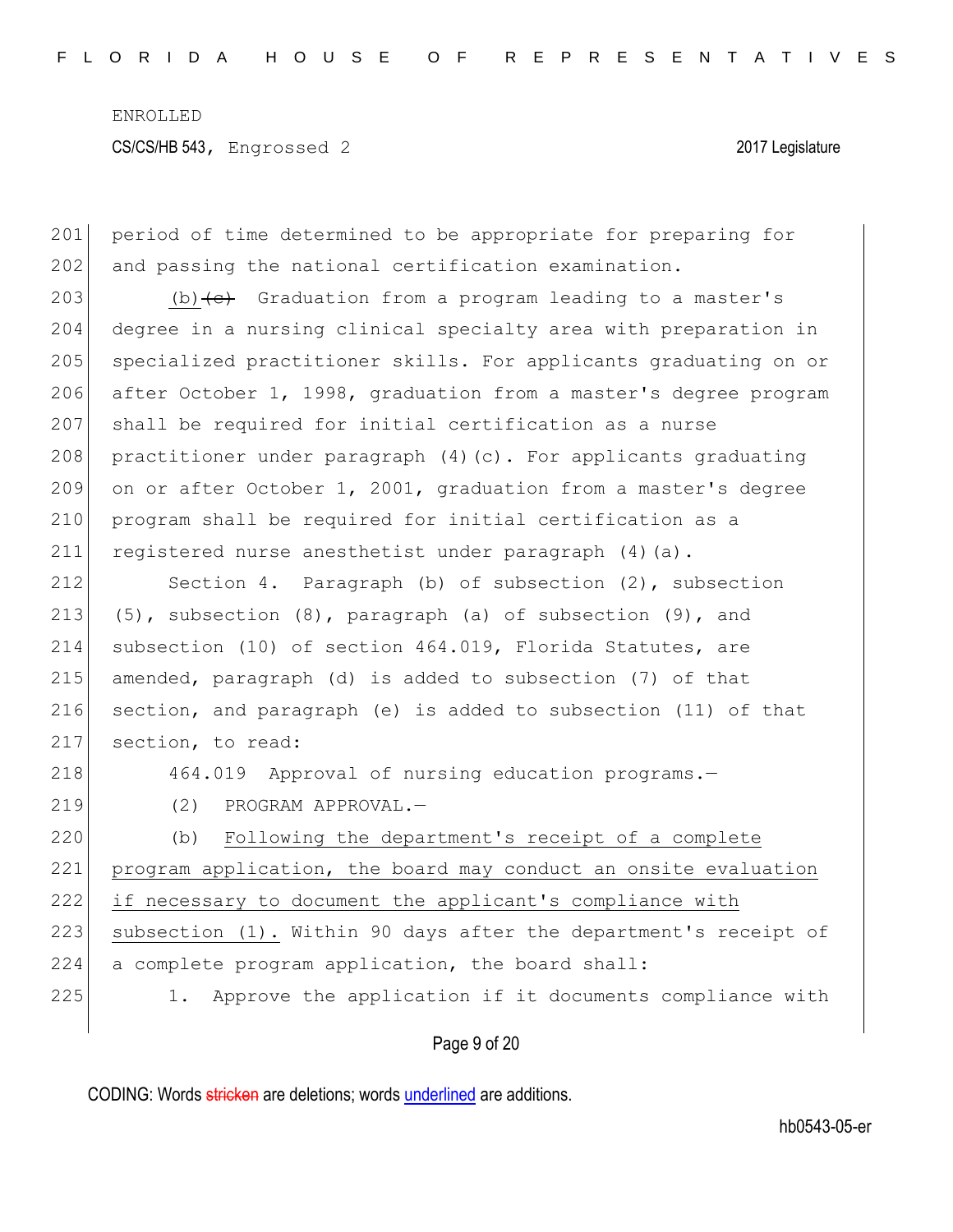CS/CS/HB 543, Engrossed 2 2017 Legislature

226 subsection (1); or

227 2. Provide the educational institution with a notice of 228 intent to deny the application if it does not document 229 compliance with subsection (1). The notice must specify written 230 reasons for the board's denial of the application. The board may 231 not deny a program application because of an educational 232 institution's failure to correct an error or omission that the 233 department failed to provide notice of to the institution within 234 the 30-day notice period under paragraph (a). The educational 235 institution may request a hearing on the notice of intent to 236 deny the program application pursuant to chapter 120.

237 (5) ACCOUNTABILITY.

238 (a)1. An approved program must achieve a graduate passage 239 rate for first-time test takers which who take the licensure 240 examination within 6 months after graduation from the program 241 that is not more than 10 percentage points lower than the 242 average passage rate during the same calendar year for graduates 243 of comparable degree programs who are United States educated, 244 first-time test takers on the National Council of State Boards 245 of Nursing Licensing Examination, as calculated by the contract 246 testing service of the National Council of State Boards of 247 Nursing. An approved program shall require a graduate from the 248 program who does not take the licensure examination within 6 249 months after graduation to enroll in and successfully complete a 250 <del>licensure examination preparatory course pursuant to s. 464.008.</del>

Page 10 of 20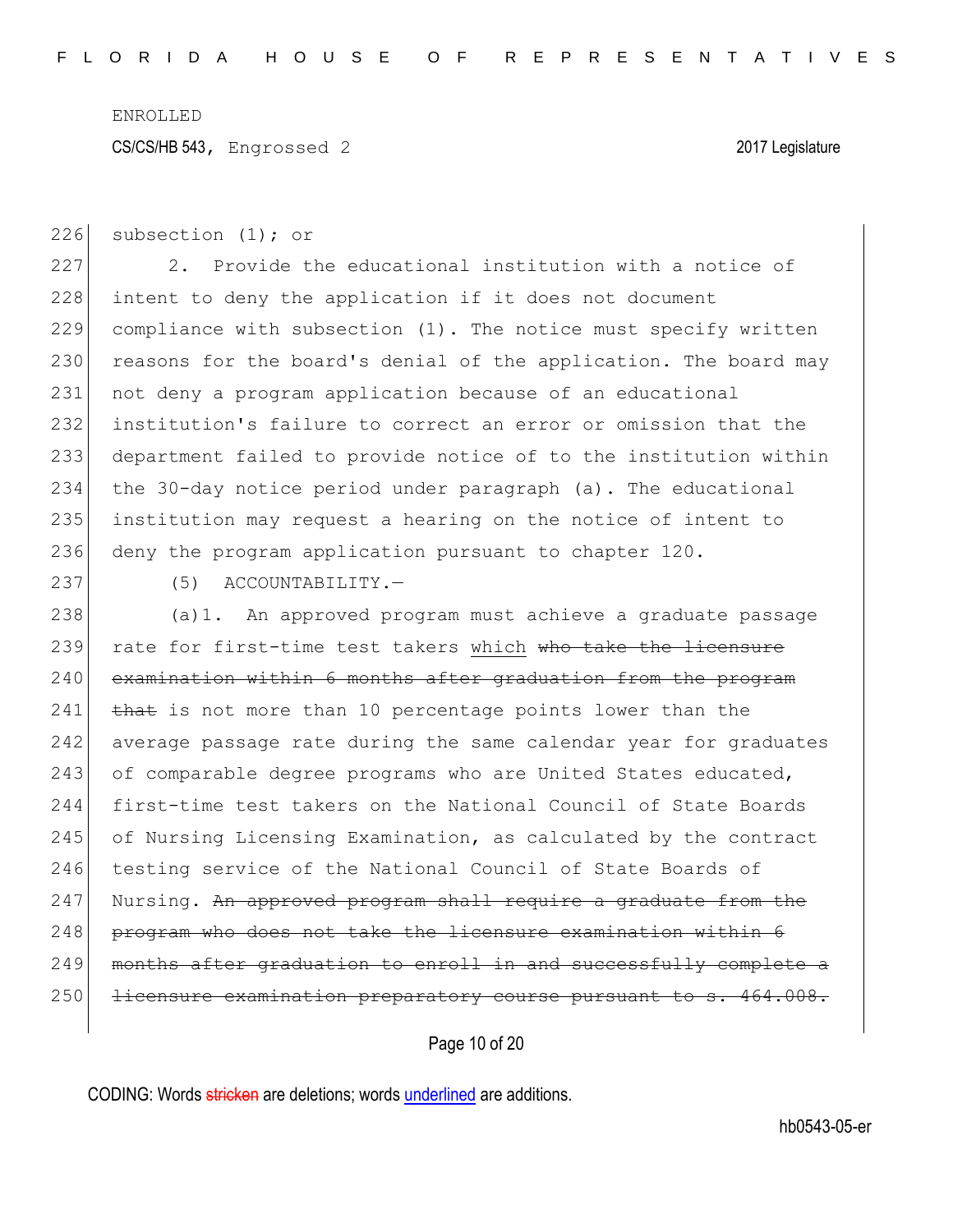CS/CS/HB 543, Engrossed 2 2017 Legislature

| 251 | For purposes of this subparagraph, an approved program is                |
|-----|--------------------------------------------------------------------------|
| 252 | comparable to all degree programs of the same program type from          |
| 253 | among the following program types:                                       |
| 254 | Professional nursing education programs that terminate<br>a.             |
| 255 | in a bachelor's degree.                                                  |
| 256 | Professional nursing education programs that terminate<br>b.             |
| 257 | in an associate degree.                                                  |
| 258 | Professional nursing education programs that terminate<br>$\mathsf{C}$ . |
| 259 | in a diploma.                                                            |
| 260 | Practical nursing education programs.<br>d.                              |
| 261 | $2$ .<br>Beginning with graduate passage rates for calendar year         |
| 262 | 2010, if an approved program's graduate passage rates do not             |
| 263 | equal or exceed the required passage rates for 2 consecutive             |
| 264 | calendar years, the board shall place the program on                     |
| 265 | probationary status pursuant to chapter 120 and the program              |
| 266 | director shall appear before the board to present a plan for             |
| 267 | remediation, which shall include specific benchmarks to identify         |
| 268 | progress toward a graduate passage rate goal. The program must           |
| 269 | remain on probationary status until it achieves a graduate               |
| 270 | passage rate that equals or exceeds the required passage rate            |
| 271 | for any 1 calendar year. The board shall deny a program                  |
| 272 | application for a new prelicensure nursing education program             |
| 273 | submitted by an educational institution if the institution has           |
| 274 | an existing program that is already on probationary status.              |
| 275 | Upon the program's achievement of a graduate passage<br>3.               |
|     |                                                                          |

# Page 11 of 20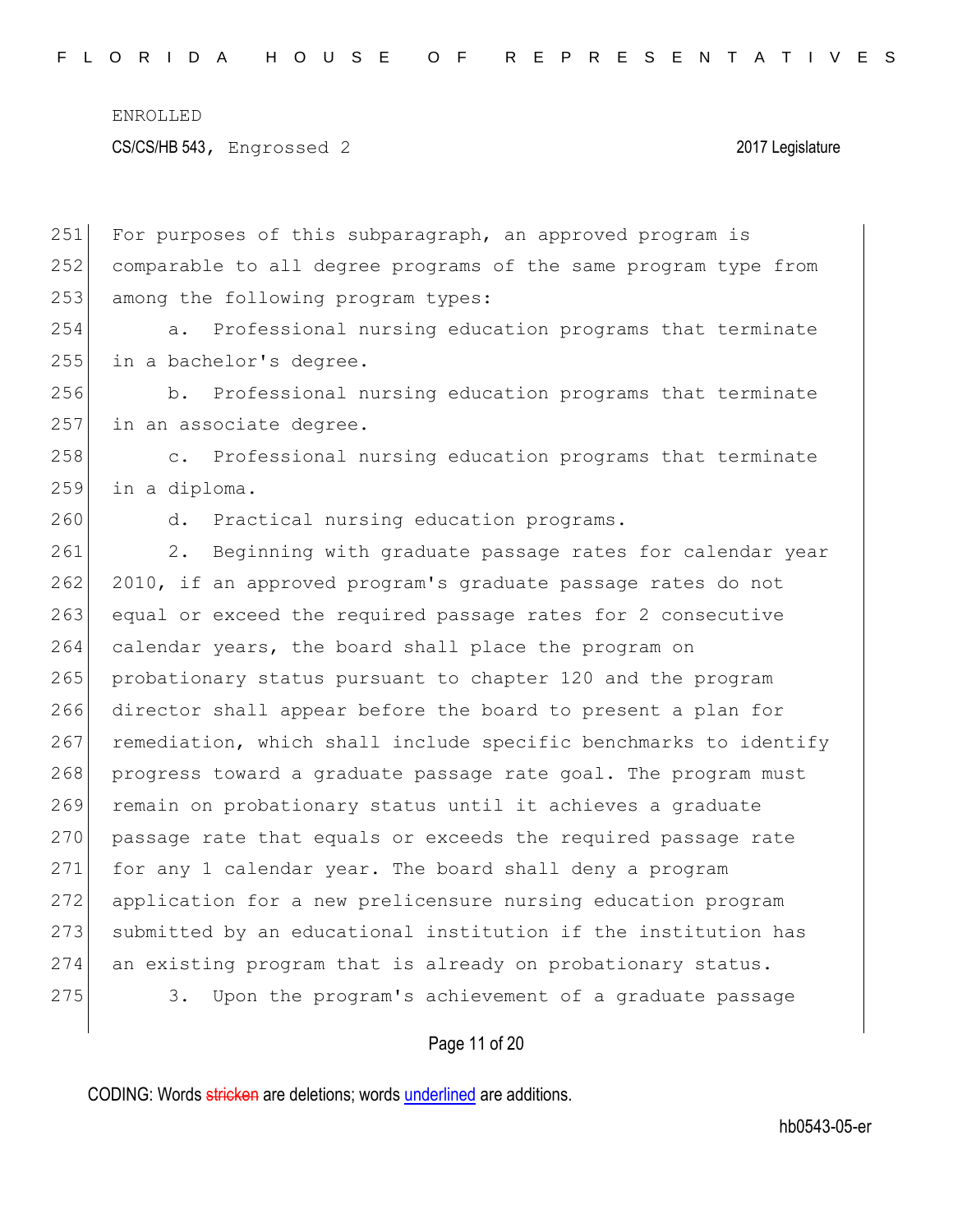276 rate that equals or exceeds the required passage rate, the 277 board, at its next regularly scheduled meeting following release 278 of the program's graduate passage rate by the National Council 279 of State Boards of Nursing, shall remove the program's 280 probationary status. If the program, during the 2 calendar years 281 following its placement on probationary status, does not achieve 282 the required passage rate for any 1 calendar year, the board  $283$  shall terminate the program pursuant to chapter 120. However, 284 the board may extend the program's probationary status for 1 285 additional year, provided  $\pm$ f the program has demonstrated 286 demonstrates adequate progress toward the graduate passage rate 287 goal by meeting a majority of the benchmarks established in the 288 remediation plan. If the program is not granted the  $1$ -year 289 extension or fails to achieve the required passage rate by the 290 end of such extension, the board shall terminate the program 291 pursuant to chapter 120.

 (b) If an approved program fails to submit the annual 293 report required in subsection  $(3)$ , the board shall notify the program director and president or chief executive officer of the educational institution in writing within 15 days after the due date of the annual report. The program director shall appear before the board at the board's next regularly scheduled meeting to explain the reason for the delay. The board shall terminate the program pursuant to chapter 120 if the program director 300 fails to appear before the board, as required under this

#### Page 12 of 20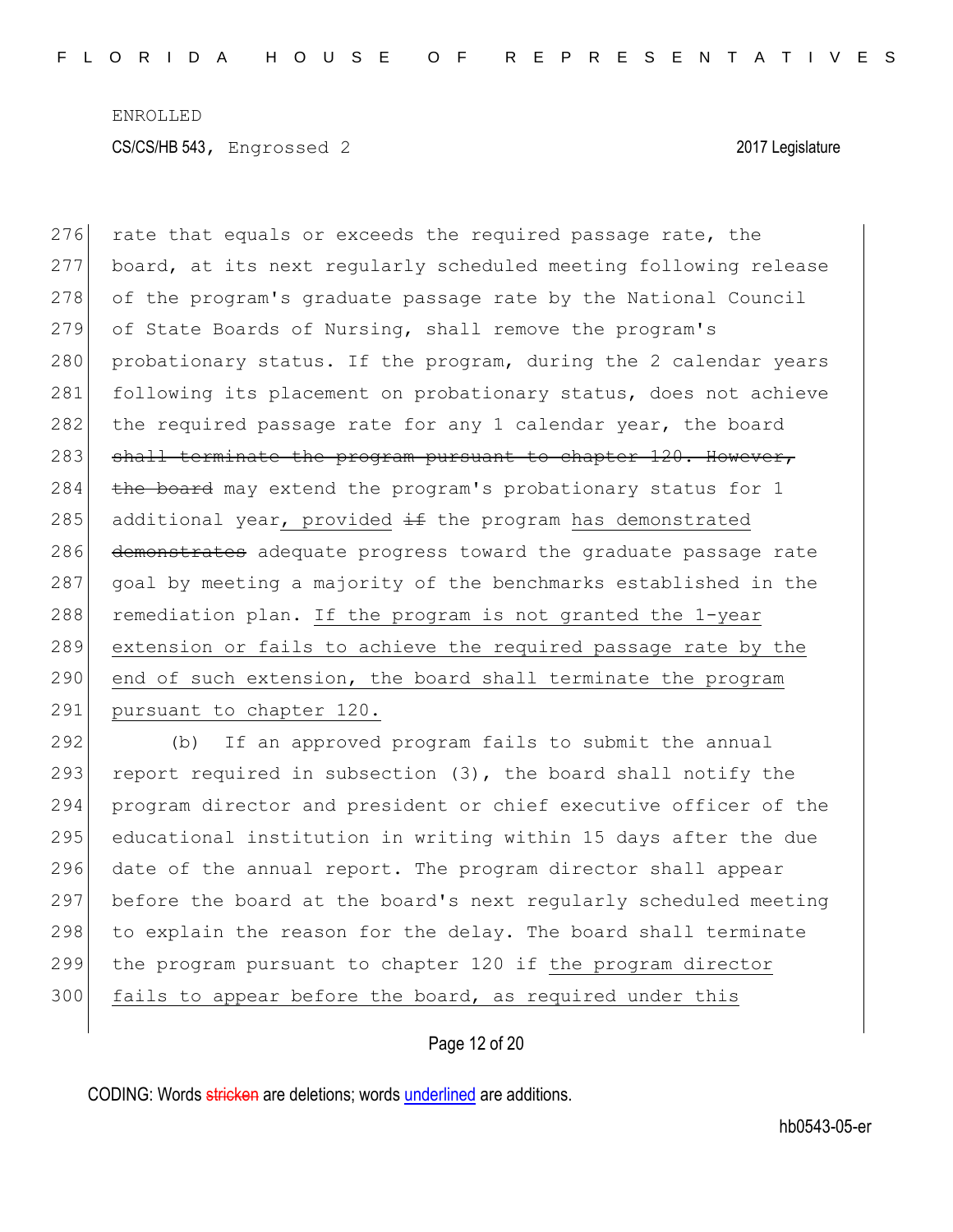CS/CS/HB 543, Engrossed 2 2017 Legislature

301 paragraph, or if the program  $\pm\epsilon$  does not submit the annual 302 report within 6 months after the due date. 303 (c) A nursing education An approved program, whether accredited or nonaccredited, which has been placed on probationary status shall disclose its probationary status in writing to the program's students and applicants. The notification must include an explanation of the implications of 308 the program's probationary status on the students or applicants. 309 (d) If students from a program that is terminated pursuant to this subsection transfer to an approved or an accredited program under the direction of the Commission for Independent Education, the board shall recalculate the passage rates of the programs receiving the transferring students, excluding the test scores of those students transferring more than 12 credits. (7) PROGRAM CLOSURE.— (d) A program that is terminated or closed under this section may not seek program approval under its original name or a new program name for a minimum of 3 years after the date of termination or closing. An institutional name change or the creation of a new educational institution with the same ownership does not reduce the waiting period for reapplication. (8) RULEMAKING.—The board does not have rulemaking 323 authority to administer this section, except that the board shall adopt rules that prescribe the format for submitting program applications under subsection (1) and annual reports

Page 13 of 20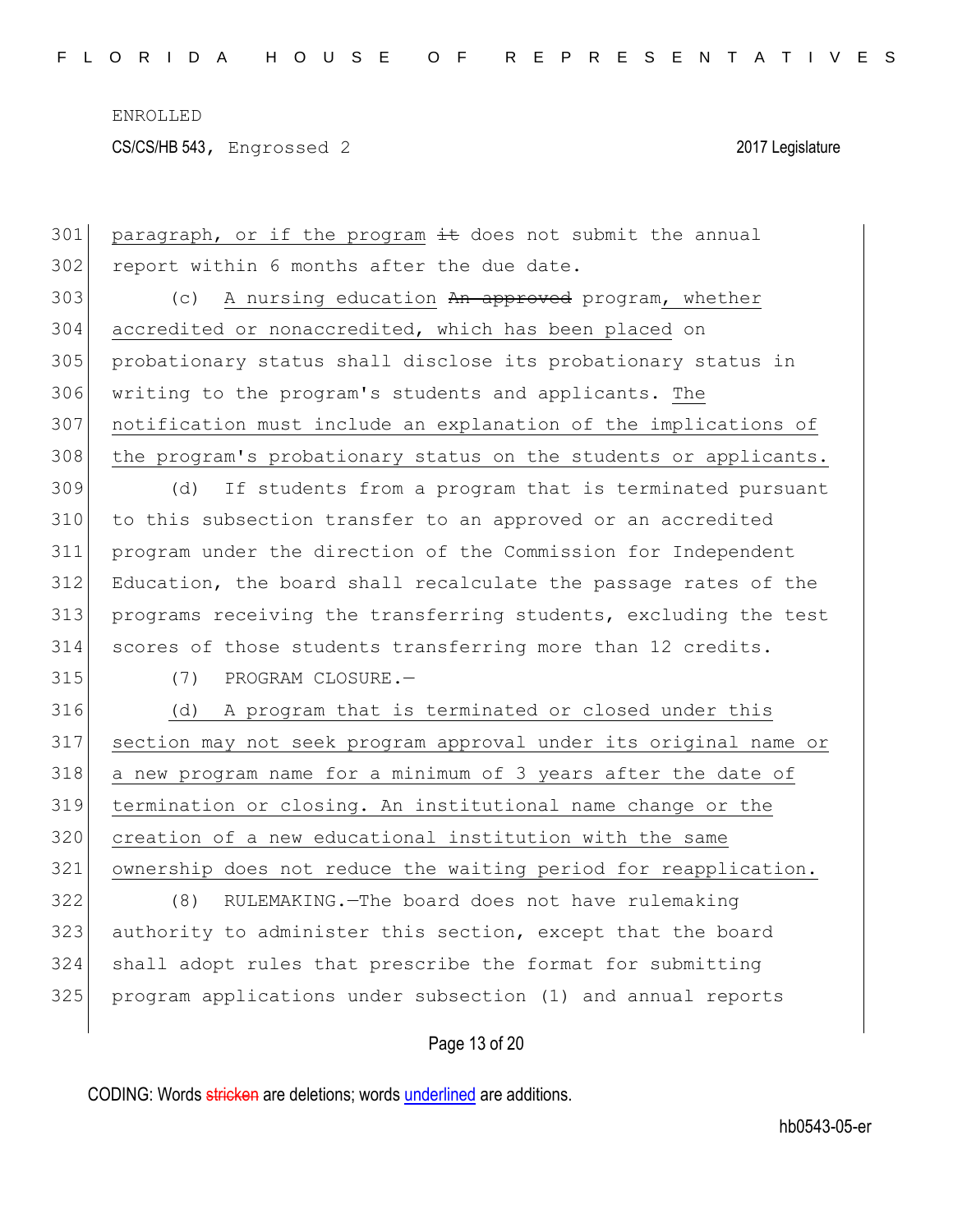under subsection (3), and to administer the documentation of the accreditation of nursing education programs under subsection (11). The board may adopt rules relating to the nursing curriculum, including rules relating to the uses and limitations of simulation technology. The board may not impose any condition or requirement on an educational institution submitting a program application, an approved program, or an accredited program, except as expressly provided in this section. (9) APPLICABILITY TO ACCREDITED PROGRAMS.— 335 (a) Subsections  $(1)-(3)$ , paragraph  $(4)$  (b), and paragraph 336 (5)(b) subsection  $(5)$  do not apply to an accredited program. (10) IMPLEMENTATION STUDY.—The Florida Center for Nursing 338 and the education policy area of the Office of Program Policy 339 Analysis and Government Accountability shall study the administration of this section and submit reports to the Governor, the President of the Senate, and the Speaker of the 342 House of Representatives annually by January 30, through January 30, 2020. The annual reports shall address the previous academic year; provide data on the measures specified in paragraphs (a) and (b), as such data becomes available; and include an evaluation of such data for purposes of determining whether this section is increasing the availability of nursing education programs and the production of quality nurses. The department and each approved program or accredited program shall comply 350 with requests for data from the Florida Center for Nursing and

### Page 14 of 20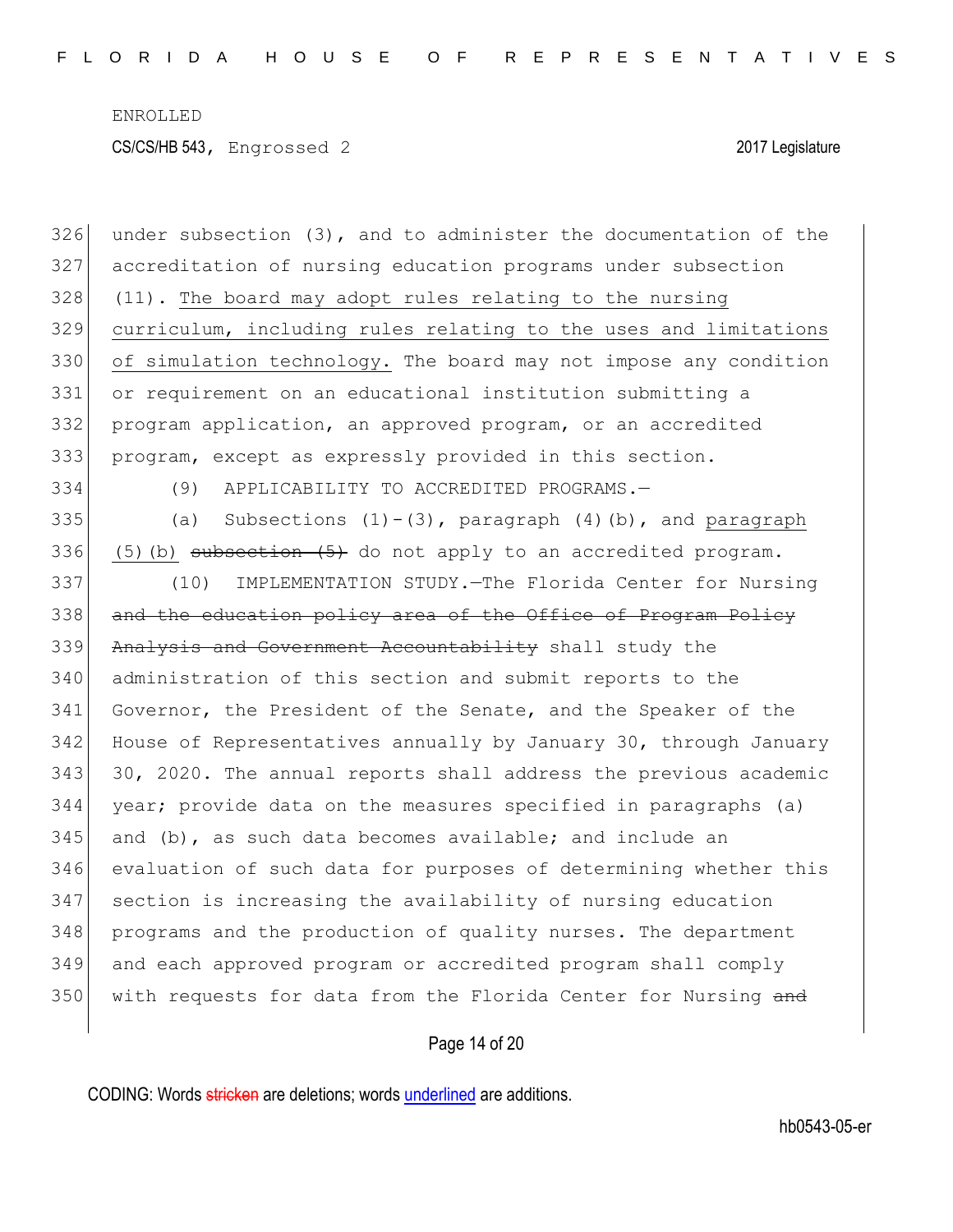CS/CS/HB 543, Engrossed 2 2017 Legislature

| 351 | the education policy area of the Office of Program Policy        |
|-----|------------------------------------------------------------------|
| 352 | Analysis and Government Accountability.                          |
| 353 | The Florida Center for Nursing education policy area<br>(a)      |
| 354 | of the Office of Program Policy Analysis and Government          |
| 355 | Accountability shall evaluate program-specific data for each     |
| 356 | approved program and accredited program conducted in the state,  |
| 357 | including, but not limited to:                                   |
| 358 | The number of programs and student slots available.<br>1.        |
| 359 | $2$ .<br>The number of student applications submitted, the       |
| 360 | number of qualified applicants, and the number of students       |
| 361 | accepted.                                                        |
| 362 | The number of program graduates.<br>3.                           |
| 363 | Program retention rates of students tracked from<br>4.           |
| 364 | program entry to graduation.                                     |
| 365 | Graduate passage rates on the National Council of State<br>5.    |
| 366 | Boards of Nursing Licensing Examination.                         |
| 367 | The number of graduates who become employed as<br>6.             |
| 368 | practical or professional nurses in the state.                   |
| 369 | The Florida Center for Nursing shall evaluate the<br>(b)         |
| 370 | board's implementation of the:                                   |
| 371 | 1. Program application approval process, including, but          |
| 372 | not limited to, the number of program applications submitted     |
| 373 | under subsection $(1)$ ; the number of program applications      |
| 374 | approved and denied by the board under subsection $(2)$ ; the    |
| 375 | number of denials of program applications reviewed under chapter |
|     |                                                                  |

Page 15 of 20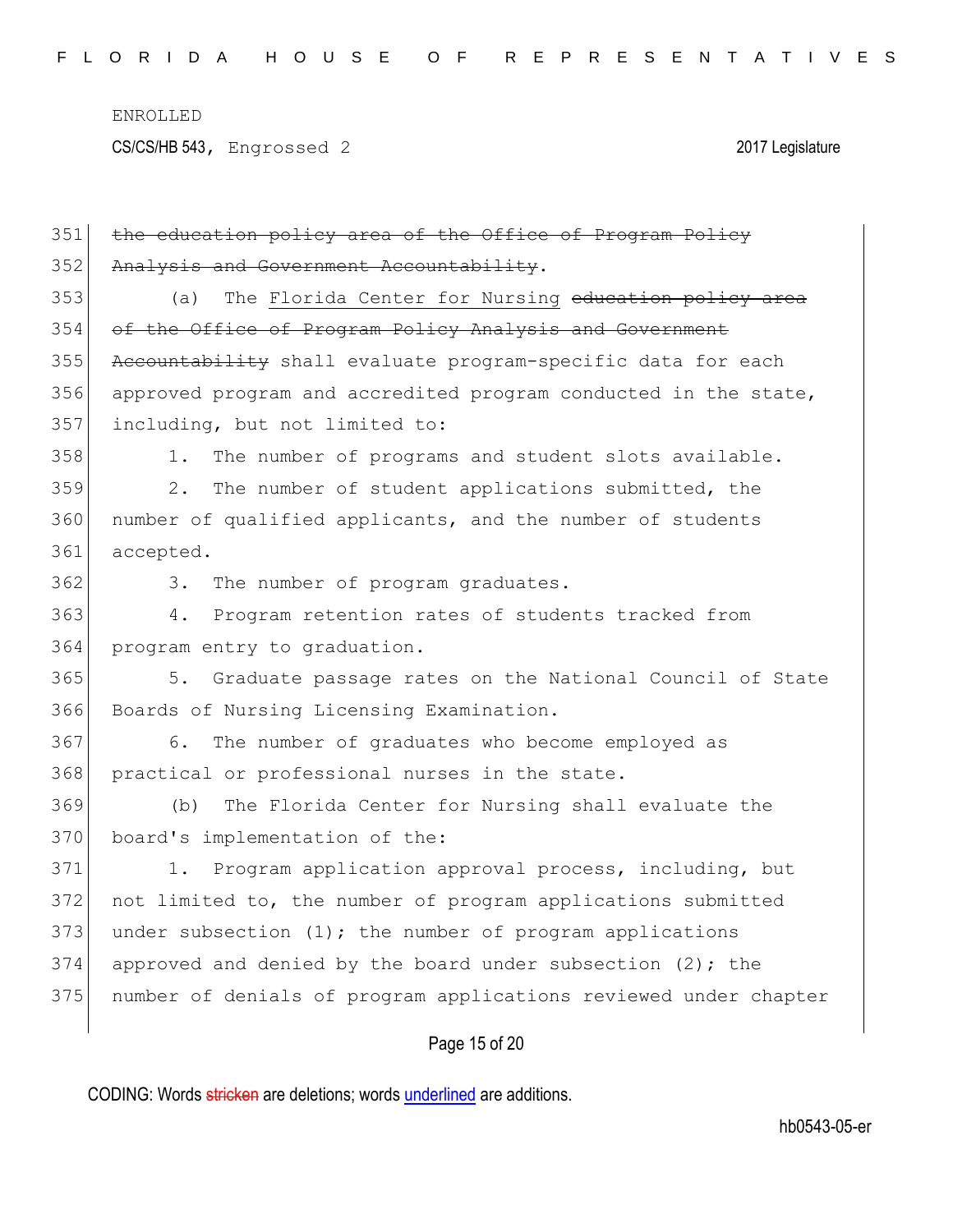376 120; and a description of the outcomes of those reviews. 377 2. Accountability processes, including, but not limited 378 to, the number of programs on probationary status, the number of 379 approved programs for which the program director is required to 380 appear before the board under subsection  $(5)$ , the number of 381 approved programs terminated by the board, the number of 382 terminations reviewed under chapter 120, and a description of 383 the outcomes of those reviews. 384 (c) The Florida Center for Nursing shall complete an 385 annual assessment of compliance by programs with the 386 accreditation requirements of subsection (11), include in the 387 assessment a determination of the accreditation process status 388 for each program, and submit the assessment as part of the 389 reports required For any state fiscal year in which The Florida 390 Center for Nursing does not receive legislative appropriations, 391 the education policy area of the Office of Program Policy 392 Analysis and Government Accountability shall perform the duties 393 assigned by this subsection to the Florida Center for Nursing. 394 (11) ACCREDITATION REQUIRED.— 395 (e) A nursing education program that fails to meet the 396 accreditation requirements shall be terminated and is ineligible 397 for reapproval under its original name or a new program name for 398 a minimum of 3 years after the date of termination. An 399 institutional name change or the creation of a new educational 400 institution with the same ownership does not reduce the waiting

Page 16 of 20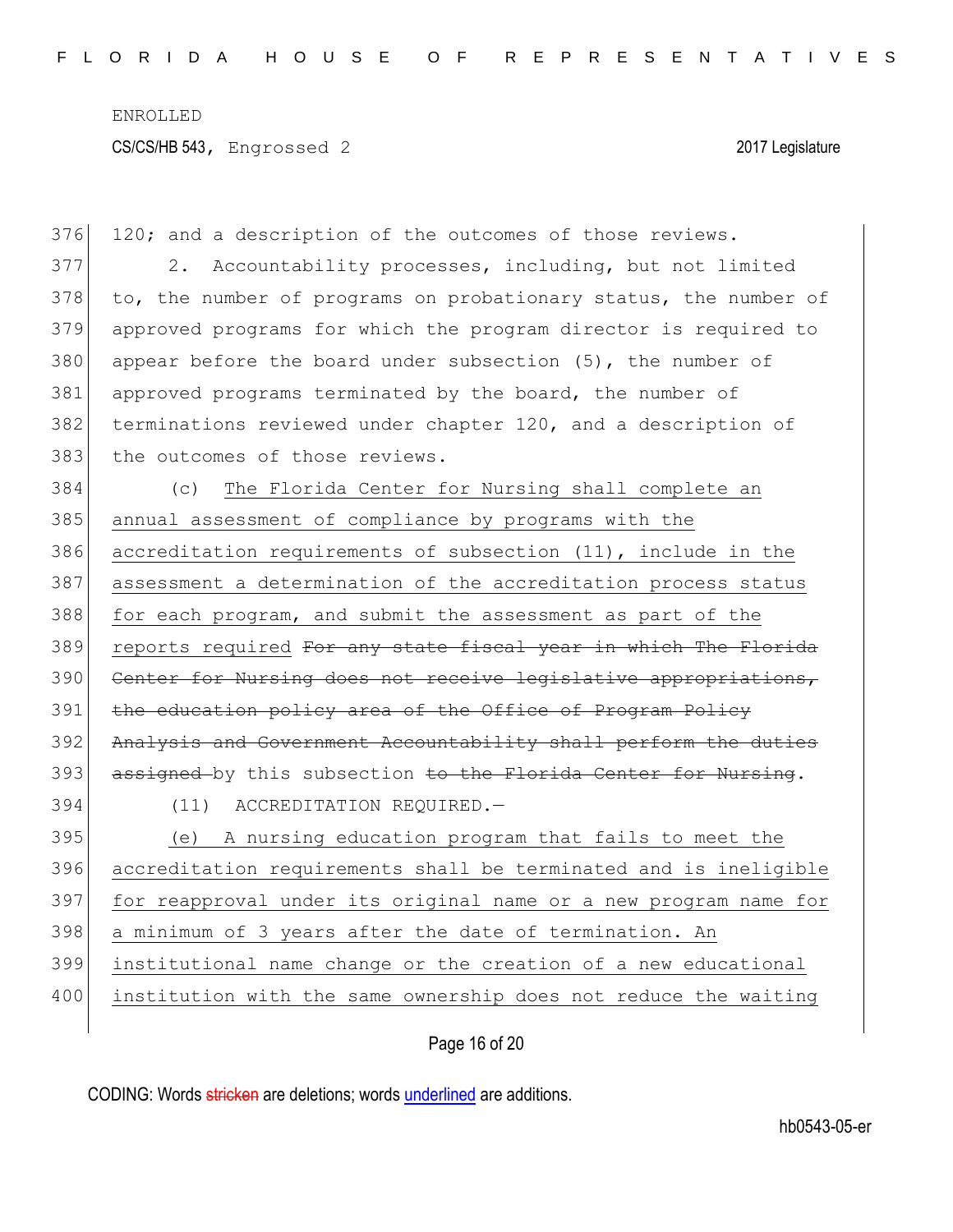CS/CS/HB 543, Engrossed 2 2017 Legislature

| 401 | period for reapplication.                                        |
|-----|------------------------------------------------------------------|
| 402 | Section 5. Section 465.1893, Florida Statutes, is created        |
| 403 | to read:                                                         |
| 404 | 465.1893 Administration of antipsychotic medication by           |
| 405 | injection.-                                                      |
| 406 | (1) (a) A pharmacist, at the direction of a physician            |
| 407 | licensed under chapter 458 or chapter 459, may administer a      |
| 408 | long-acting antipsychotic medication approved by the United      |
| 409 | States Food and Drug Administration by injection to a patient if |
| 410 | the pharmacist:                                                  |
| 411 | 1. Is authorized by and acting within the framework of an        |
| 412 | established protocol with the prescribing physician.             |
| 413 | Practices at a facility that accommodates privacy for<br>2.      |
| 414 | nondeltoid injections and conforms with state rules and          |
| 415 | regulations regarding the appropriate and safe disposal of       |
| 416 | medication and medical waste.                                    |
| 417 | 3. Has completed the course required under subsection (2).       |
| 418 | A separate prescription from a physician is required<br>(b)      |
| 419 | for each injection administered by a pharmacist under this       |
| 420 | subsection.                                                      |
| 421 | (2) (a) A pharmacist seeking to administer a long-acting         |
| 422 | antipsychotic medication by injection must complete an 8-hour    |
| 423 | continuing education course offered by:                          |
| 424 | A statewide professional association of physicians in<br>1.      |
| 425 | this state accredited to provide educational activities          |
|     |                                                                  |

# Page 17 of 20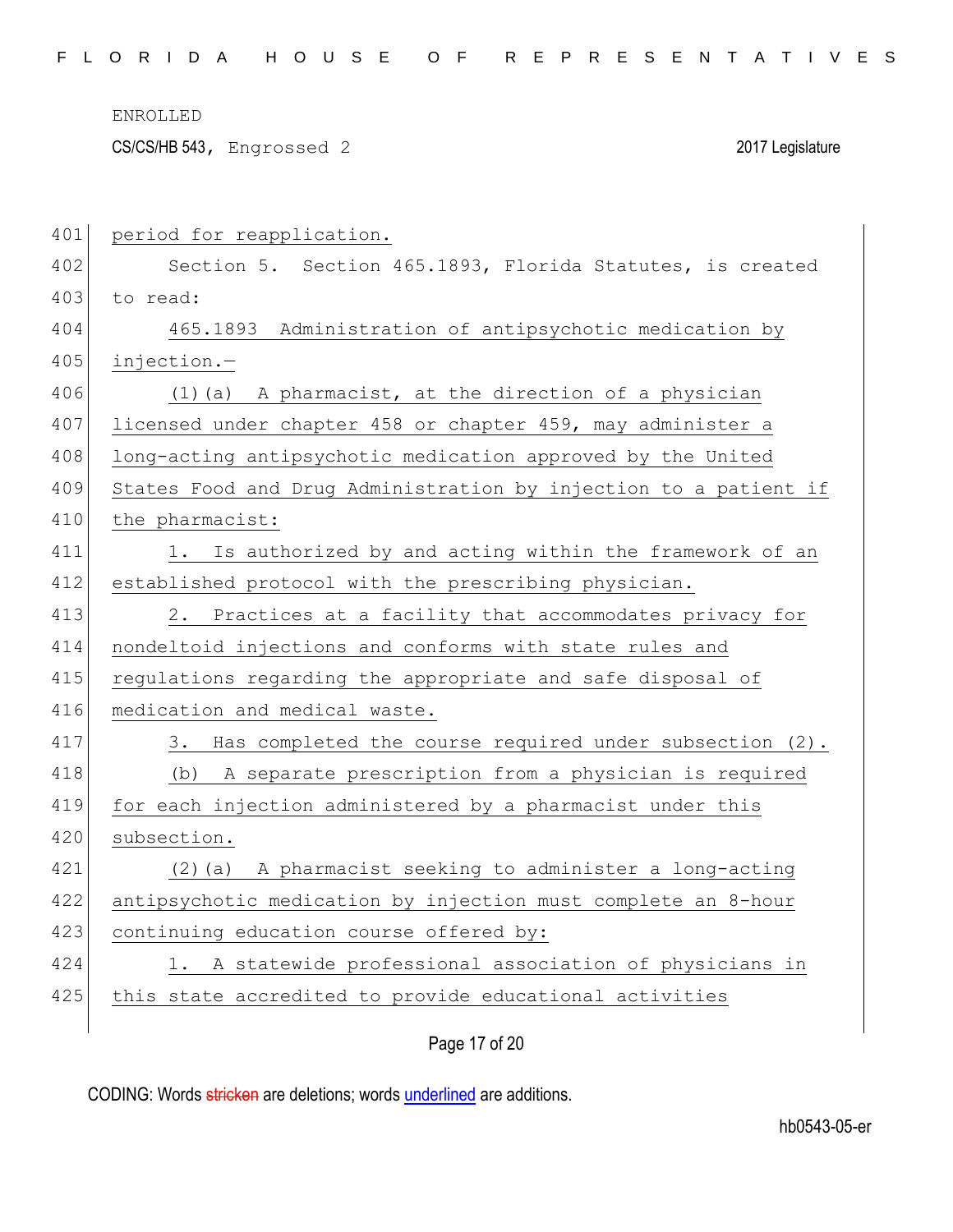CS/CS/HB 543, Engrossed 2 2017 Legislature

| 426 | designated for the American Medical Association Physician's      |
|-----|------------------------------------------------------------------|
| 427 | Recognition Award (AMA PRA) Category 1 Credit or the American    |
| 428 | Osteopathic Association (AOA) Category 1-A continuing medical    |
| 429 | education (CME) credit; and                                      |
| 430 | 2. A statewide association of pharmacists.                       |
| 431 | The course may be offered in a distance learning<br>(b)          |
| 432 | format and must be included in the 30 hours of continuing        |
| 433 | professional pharmaceutical education required under s.          |
| 434 | 465.009(1). The course shall have a curriculum of instruction    |
| 435 | that concerns the safe and effective administration of           |
| 436 | behavioral health and antipsychotic medications by injection,    |
| 437 | including, but not limited to, potential allergic reactions to   |
| 438 | such medications.                                                |
| 439 | Section 6. Subsection (5) of section 468.80, Florida             |
| 440 | Statutes, is amended to read:                                    |
| 441 | 468.80 Definitions. - As used in this part, the term:            |
| 442 | (5) "Mandatory courses" means continuing education courses       |
| 443 | that the board has defined by rule and required for license      |
| 444 | issuance or renewal. Notwithstanding s. 456.013(7), the board    |
| 445 | shall require completion of a 1-hour course relating to the      |
| 446 | prevention of medical errors as a part of the licensure issuance |
| 447 | and biennial renewal process. The 1-hour medical errors course   |
| 448 | counts toward the total number of continuing education hours     |
| 449 | required. The course must be approved by the board, be developed |
| 450 | specifically for the field of orthotics and prosthetics, and     |
|     |                                                                  |

# Page 18 of 20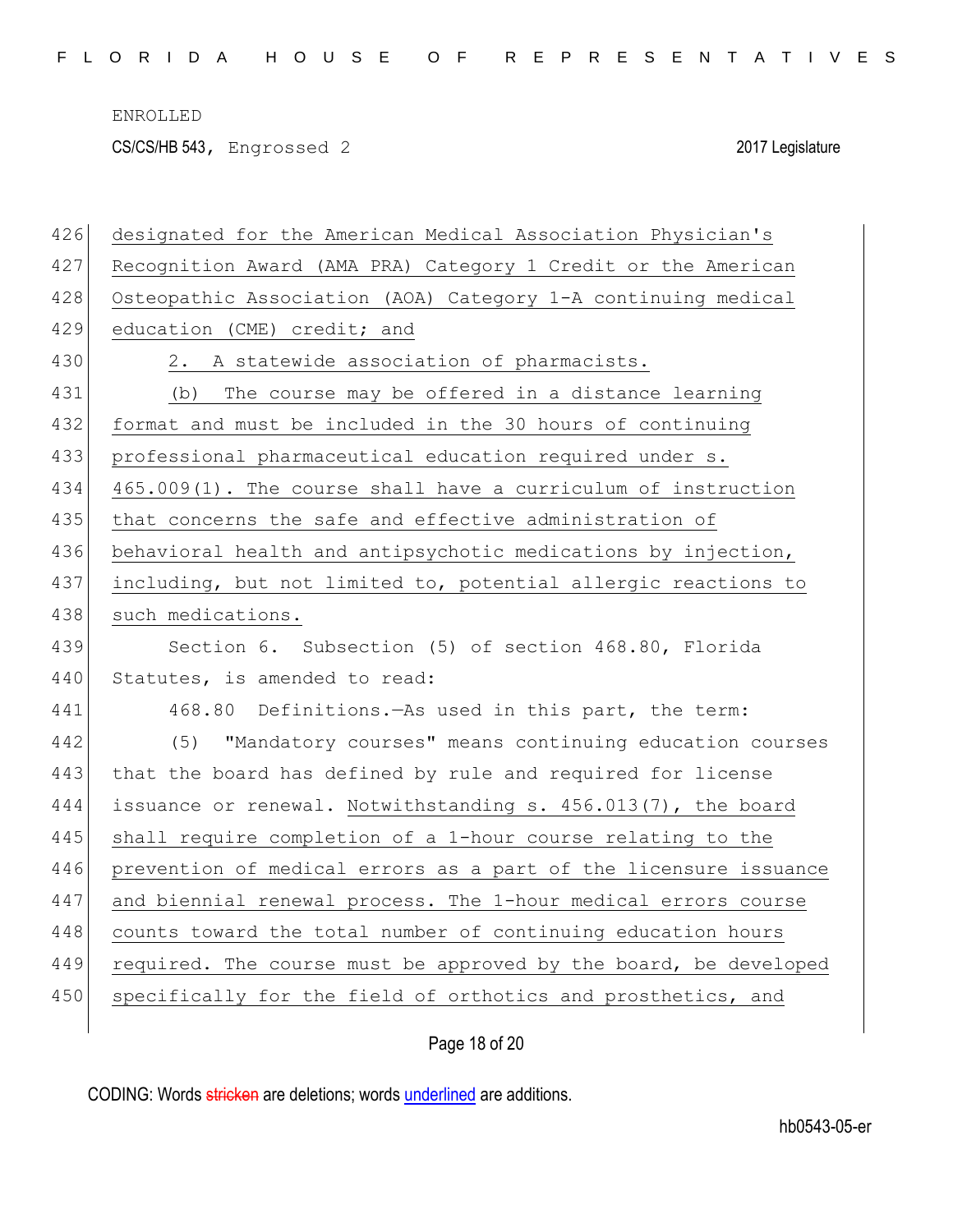CS/CS/HB 543, Engrossed 2 2017 Legislature

| 451 | include a study of root-cause analysis, error reduction and     |
|-----|-----------------------------------------------------------------|
| 452 | prevention, patient safety, and medical records.                |
| 453 | Section 7. Paragraphs (b) and (c) of subsection (3) of          |
| 454 | section 486.102, Florida Statutes, are amended, and paragraph   |
| 455 | (d) is added to that subsection, to read:                       |
| 456 | 486.102 Physical therapist assistant; licensing                 |
| 457 | requirements. To be eligible for licensing by the board as a    |
| 458 | physical therapist assistant, an applicant must:                |
| 459 | (3)                                                             |
| 460 | Have been graduated from a school giving a course for<br>(b)    |
| 461 | physical therapist assistants in a foreign country and have     |
| 462 | educational credentials deemed equivalent to those required for |
| 463 | the educational preparation of physical therapist assistants in |
| 464 | this country, as recognized by the appropriate agency as        |
| 465 | identified by the board, and passed to the satisfaction of the  |
| 466 | board an examination to determine her or his fitness for        |
| 467 | practice as a physical therapist assistant as hereinafter       |
| 468 | provided; or                                                    |
| 469 | Be entitled to licensure without examination as<br>(C)          |
| 470 | provided in s. 486.107; or                                      |
| 471 | Have been enrolled between July 1, 2014, and July 1,<br>(d)     |
| 472 | 2016, in a physical therapist assistant school in this state    |
| 473 | which was accredited at the time of enrollment; and             |
| 474 | Have been graduated or be eligible to graduate from<br>1.       |
| 475 | such school no later than July 1, 2018; and                     |
|     |                                                                 |

Page 19 of 20